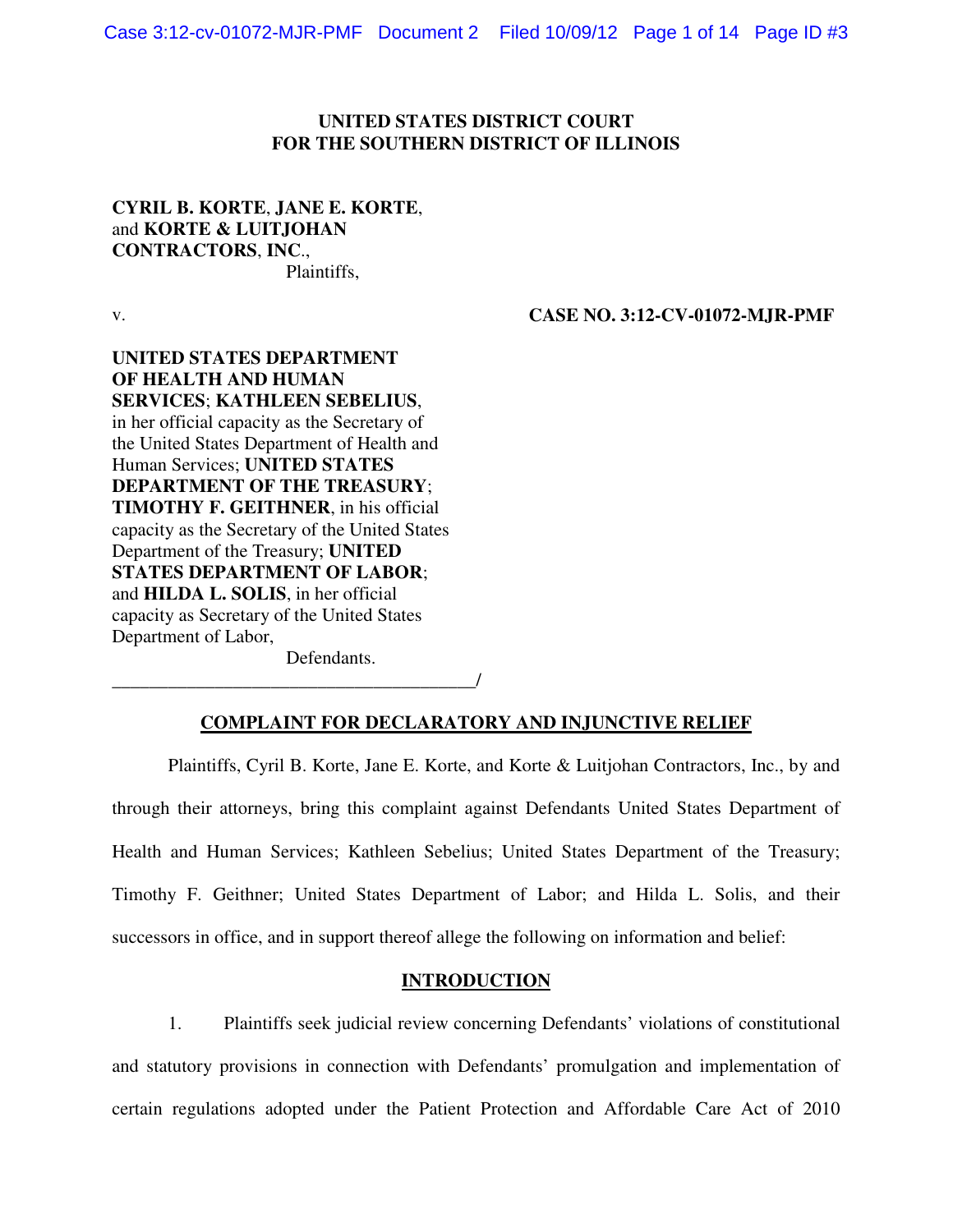(hereafter "Affordable Care Act"), specifically those regulations mandating that employers include in employee health benefit plans coverage of services that violate an employer's religious and moral values.

2. Specifically, Plaintiffs ask this court for declaratory and injunctive relief from the operation of the Final Rule confirmed and promulgated by Defendants on or about February 15, 2012, mandating that employee health benefit plans include coverage, without cost sharing, for "all Food and Drug Administration-approved contraceptive methods, sterilization procedures and patient education and counseling for all women with reproductive capacity" in plan years beginning on or after August 1, 2012, (hereafter "Mandate," "Final Rule," or "Mandate/Final Rule"). 45 CFR § 147.130(a)(1)(iv), as confirmed at 77 Fed. Reg. 8725 (Feb. 15, 2012), adopting and quoting Health Resources and Services Administration (hereafter "HRSA") Guidelines found at http://www.hrsa.gov/womensguidelines.

3. Plaintiffs Cyril B. Korte and Jane E. Korte are adherents of the Catholic faith. As equal shareholders who together own a controlling interest in Plaintiff Korte & Luitjohan Contractors, Inc., Plaintiffs Cyril B. Korte and Jane E. Korte wish to conduct business in a manner that does not violate their religious faith.

4. Plaintiffs Cyril B. Korte and Jane E. Korte have concluded that complying with the Mandate would require them to violate their religious beliefs because the Mandate requires them and/or the corporation they control to arrange for, pay for, provide, facilitate, or otherwise support not only contraception and sterilization, but also abortion, because certain drugs and devices such as the "morning-after pill," "Plan B," and "Ella" come within the Mandate's and HRSA's definition of "Food and Drug Administration-approved contraceptive methods" despite their known abortifacient mechanisms of action.

5. Plaintiffs contend that the Mandate requires them either to comply with the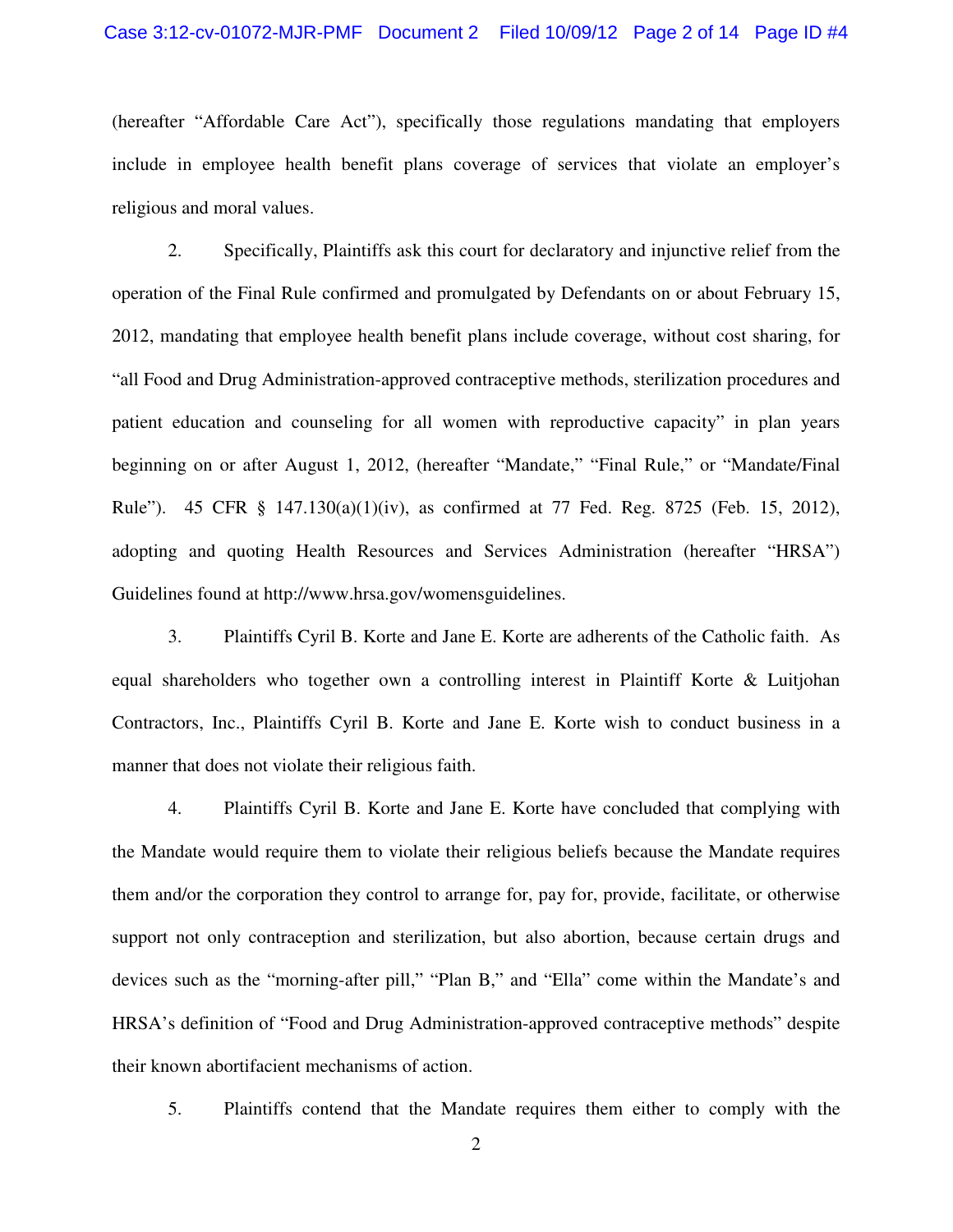Mandate and violate their religion or not comply with the Mandate, in order to conduct their business in a manner consistent with their religion, and pay ruinous fines and penalties. Accordingly, the Mandate violates their rights under the Religious Freedom Restoration Act and the First Amendment and also violates the Administrative Procedure Act.

# **JURISDICTION AND VENUE**

6. This court has subject matter jurisdiction over this action pursuant to 28 U.S.C. §§ 1331, 1343(a)(4), and 1346(a)(2) because it is a civil action against agencies and officials of the United States based on claims arising under the Constitution, laws of the United States, and regulations of executive departments and it seeks equitable or other relief under an Act of Congress, and also pursuant to 28 U.S.C. § 1361 as this court may compel officers and agencies of the United States to perform a duty owed Plaintiffs.

7. This court has jurisdiction to render declaratory and injunctive relief pursuant to 5 U.S.C. § 702, 28 U.S.C. §§ 2201-2202, 42 U.S.C. § 2000bb-1, and Federal Rules of Civil Procedure 57 and 65.

8. Venue is appropriate in this district pursuant to 28 U.S.C.  $\S 1391(e)(1)(B)-(C)$ because Plaintiffs reside in this district, and a substantial part of the events or omissions giving rise to Plaintiffs' claims occurred in this district.

9. This court has the authority to award Plaintiffs their costs and attorneys' fees pursuant to 28 U.S.C. § 2412 and 42 U.S.C. § 1988.

#### **PLAINTIFFS**

10. Plaintiffs Cyril B. Korte and Jane E. Korte are individuals and citizens of the State of Illinois and the United States.

11. Plaintiffs Cyril B. Korte and Jane E. Korte each hold 43.674% ownership in Plaintiff Korte & Luitjohan Contractors, Inc., and are equal shareholders who together own a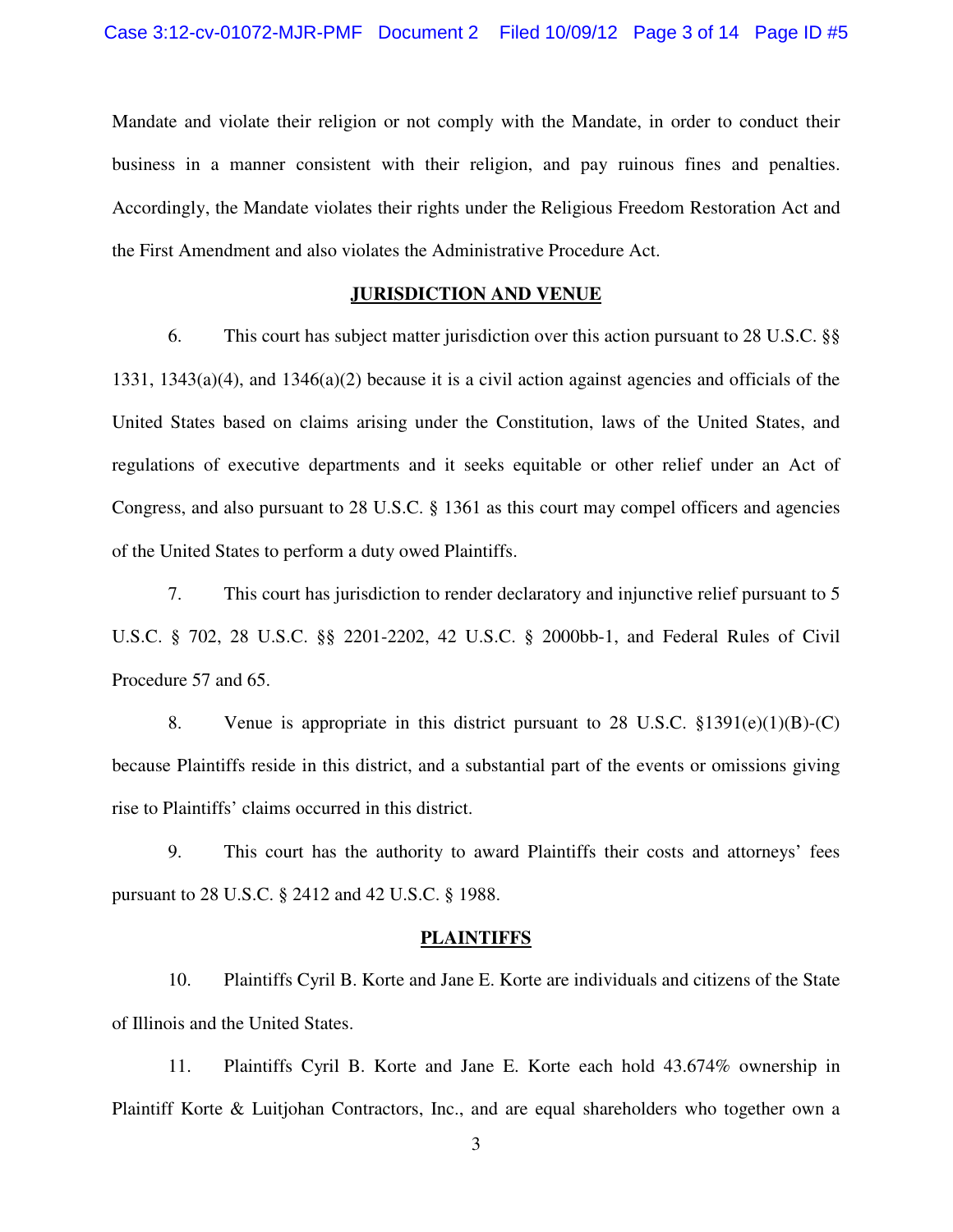controlling interest in Plaintiff Korte & Luitjohan Contractors, Inc.

12. Plaintiff Cyril B. Korte is the President of Korte & Luitjohan Contractors, Inc., and Plaintiff Jane E. Korte is the Secretary. They are the only Directors of Plaintiff Korte & Luitjohan Contractors, Inc., and together they set the policies governing the conduct of all phases of Plaintiff Kotre & Luitjohan Contractors, Inc.

13. Plaintiff Korte & Luitjohan Contractors, Inc., is a family owned, full-service construction contractor serving Central and Southern Illinois for over fifty years. Its main offices are located at 12052 Highland Road, Highland, Illinois, which is in Madison County. It is incorporated under the laws of the State of Illinois.

#### **DEFENDANTS**

14. Defendant United States Department of Health and Human Services (hereafter "HHS"), is an agency of the United States and is responsible for administration and enforcement of the Mandate/Final Rule.

15. Defendant Kathleen Sebelius is Secretary of HHS and is named as a party only in her official capacity.

16. Defendant United States Department of the Treasury is an agency of the United States and is responsible for administration and enforcement of the Mandate/Final Rule.

17. Defendant Timothy F. Geithner is Secretary of the Treasury and is named as a party only in his official capacity.

18. Defendant United States Department of Labor (hereafter "DOL") is an agency of the United States and is responsible for administration and enforcement of the Mandate/Final Rule.

19. Defendant Hilda L. Solis is Secretary of DOL and is named as a party only in her official capacity.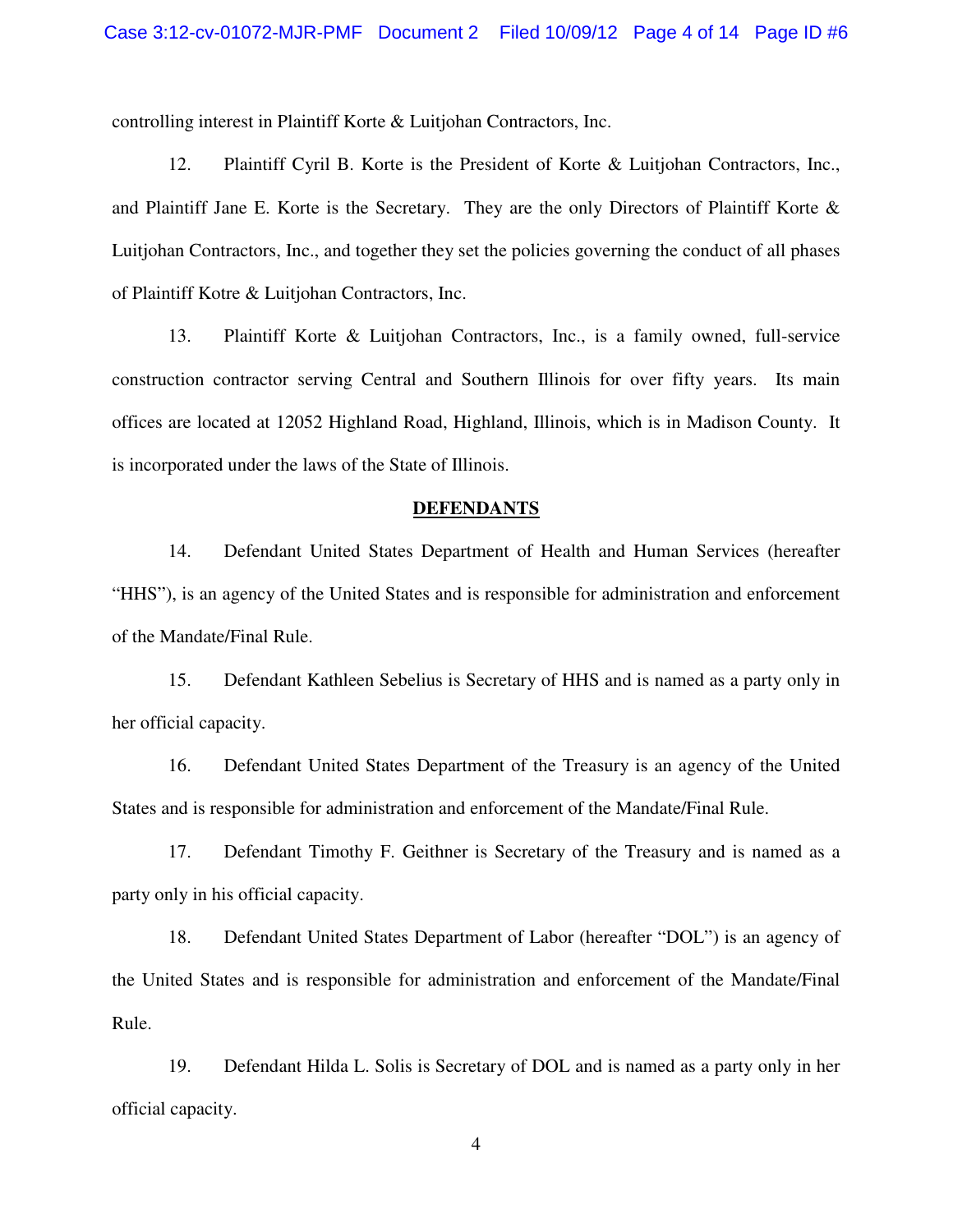#### **FACTUAL ALLEGATIONS**

20. Plaintiffs Cyril B. Korte and Jane E. Korte hold to the teachings of the Catholic Church regarding the sanctity of human life from conception to natural death. They believe that actions intended to terminate an innocent human life by abortion are gravely sinful.

21. Plaintiffs Cyril B. Korte and Jane E. Korte adhere to the Catholic Church's teaching regarding the immorality of artificial means of contraception and sterilization.

22. Plaintiffs Cyril B. Korte and Jane E. Korte seek to manage and operate Plaintiff Korte & Luitjohan Contractors, Inc., in a way that reflects the teachings, mission, and values of their Catholic faith. Also, in furtherance of their Catholic faith, they both strongly support, financially and otherwise, Catholic fundraisers and other events, including, but not limited to, the STYDEC Ghana project, restoration of their parish church, annual church picnic, and annual parish school auction.

23. Plaintiff Korte & Luitjohan Contractors, Inc. currently has about ninety full-time employees. About seventy of those employees belong to unions and about twenty of those employees are non-union. Plaintiff Korte & Luitjohan Contractors, Inc. provides a group health insurance plan only for its non-union employees. Union employees are covered by separate health insurance through their respective unions over which Plaintiffs have no control.

24. The annual renewal date of the company's group health plan for its non-union employees is January 1.

25. Like other non-cash benefits provided by Plaintiff Korte & Luitjohan Contractors, Inc., Plaintiffs consider the provision of employee health insurance an integral component of furthering the company's mission and values.

26. Plaintiffs Cyril B. Korte and Jane E. Korte believe that they cannot arrange for, pay for, provide, facilitate, or otherwise support employee health plan coverage for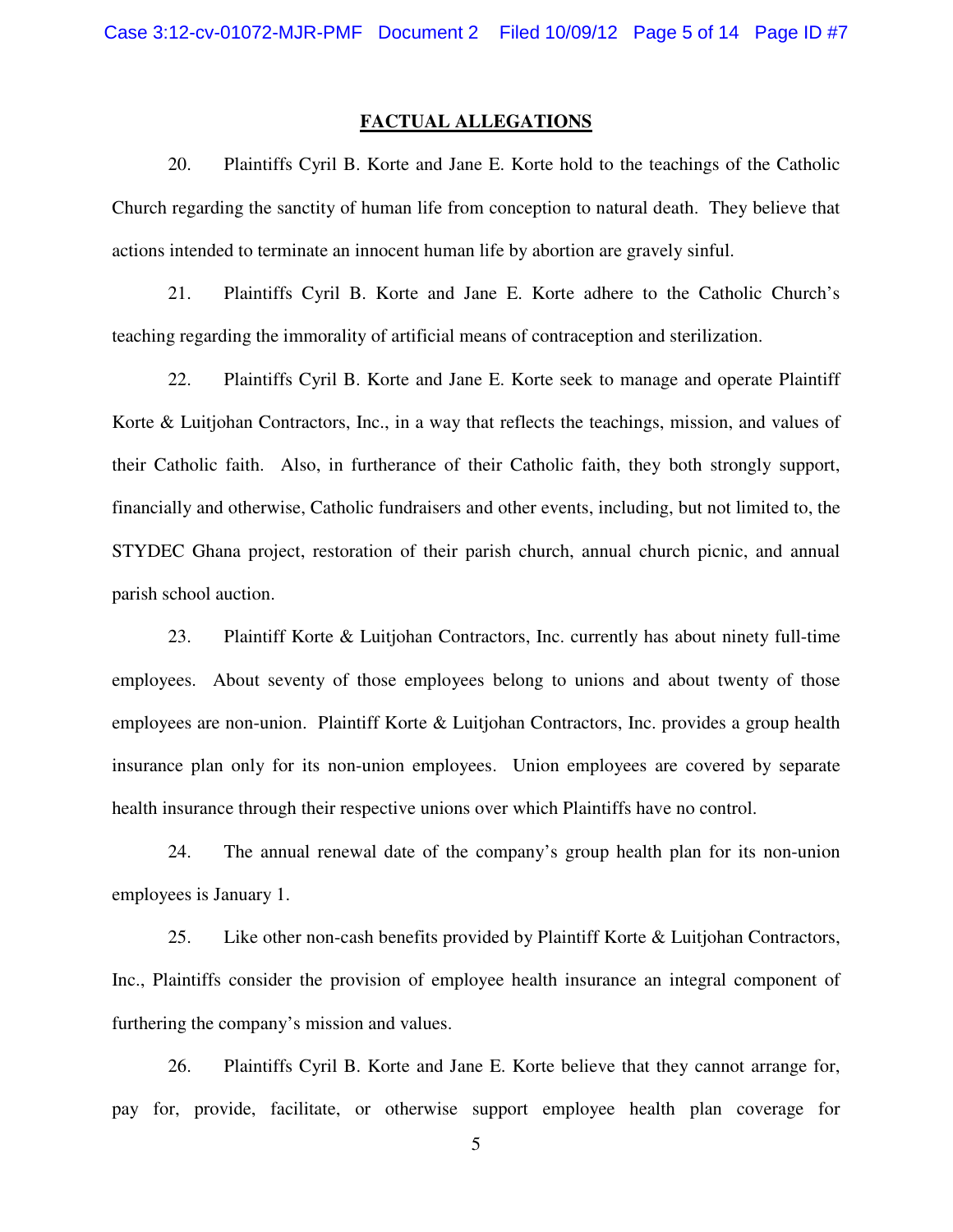contraceptives, sterilization, abortion, or related education and counseling without violating their religious beliefs and have established an ethical guideline for Plaintiff Korte & Luitjohan Contractors, Inc. setting forth those beliefs.

### **APPLICABLE PROVISIONS OF THE MANDATE**

27. Under the Mandate or Final Rule being challenged herein, employers with more than fifty full-time employees, such as Plaintiff Korte & Luitjohan Contractors, Inc., are required to include in group health plans coverage for all FDA-approved contraceptive methods, sterilization, and education and counseling for same.

28. The Mandate went into effect on August 1, 2012, and applies to the first health insurance plan-year starting after August 1, 2012.

29. The group health plan for Plaintiff Korte & Luitjohan Contractors, Inc.'s nonunion employees is due for renewal on January 1, 2013. As was discovered in or about August 2012, Korte & Luitjohan's current group health plan includes coverage for contraceptives, sterilization, and abortion, which is an error that is contrary to what Plaintiffs want based on their religious beliefs and contrary to the ethical guidelines of Plaintiff Korte & Luitjohan Contractors, Inc. The company is investigating ways to obtain employee health insurance coverage that complies with their Catholic faith and the company's ethical guidelines. $\frac{1}{1}$ 

30. Plaintiffs wish to renew health insurance coverage for their non-union employees

l

 $\frac{1}{1}$  The State of Illinois requires coverage for outpatient contraceptive services and drugs in individual and group health insurance policies. 215 Ill. Comp. Stat. § 5/356z.4. Yet, the Illinois Health Care Right of Conscience Act, 745 Ill. Comp. Stat. § 70/1, *et seq*., provides "health care payers," 745 Ill. Comp. Stat. § 70/3(f), such as Plaintiffs, with an exemption from having to pay for, or having to arrange for the payment of, any health care services, including "family planning, counseling, referrals, or any other advice in connection with the use or procurement of contraceptives and sterilization or abortion procedures; medication; or surgery or other care or treatment," 745 Ill. Comp. Stat. § 70/3(a), that violates the health care payer's conscience as documented in its ethical guidelines or the like, 745 Ill. Comp. Stat. §§ 70/2, 70/3(e), 70/11.2.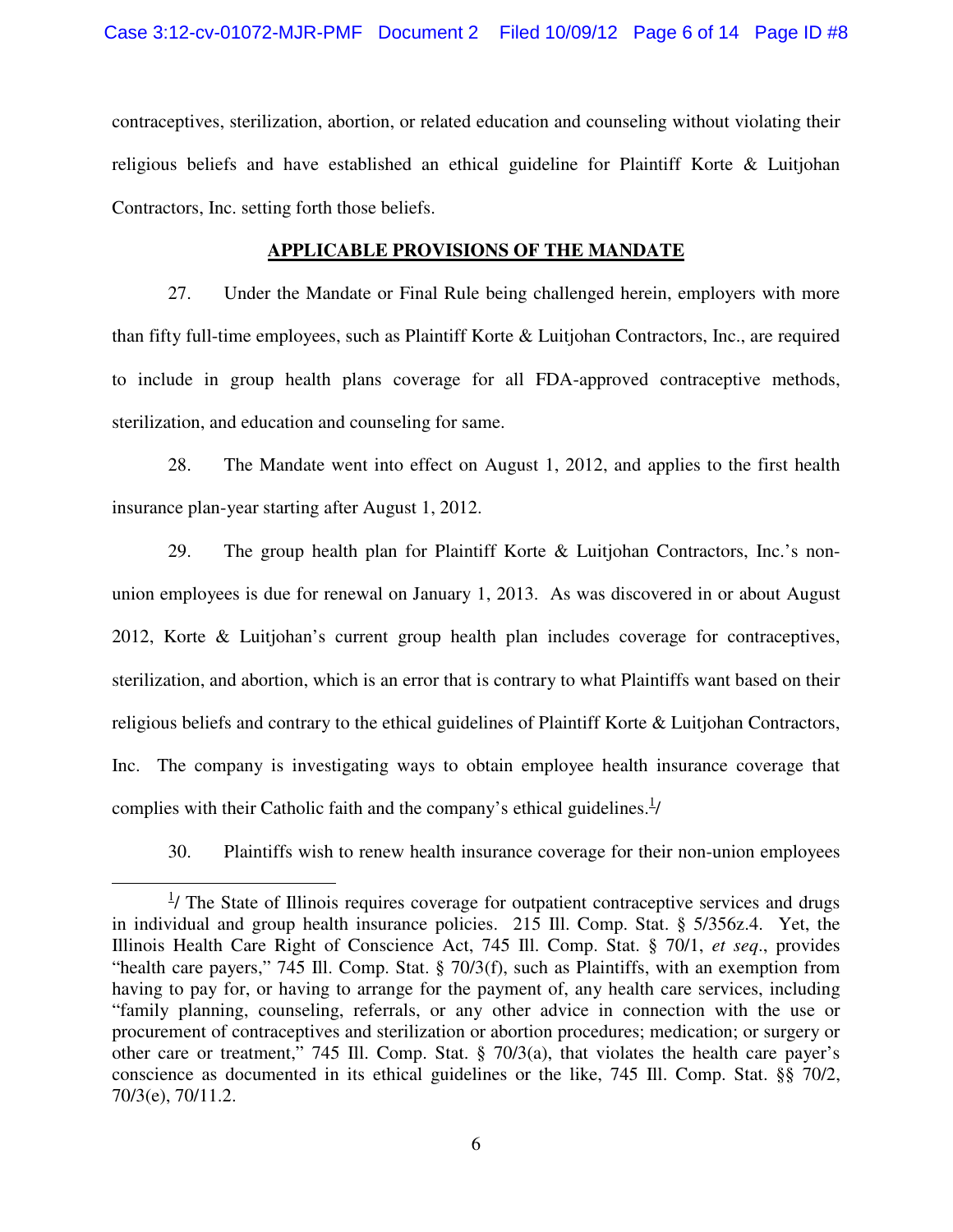#### Case 3:12-cv-01072-MJR-PMF Document 2 Filed 10/09/12 Page 7 of 14 Page ID #9

while, at the same time, exclude coverage for all FDA-approved contraceptive methods, abortion, sterilization procedures, and patient education and counseling regarding such procedures.

31. Under the terms of the Mandate, Plaintiffs will not be permitted to obtain coverage that excludes the aforementioned drugs and services. On the contrary, the Mandate will require that Plaintiffs continue to provide their employees with coverage of those services, activities, and practices that Plaintiffs consider sinful and immoral.

32. It takes about sixty days of planning for Plaintiffs to change or modify a group health care plan.

33. Plaintiffs, as for-profit employers, do not qualify for the "religious employer" exemption contained in the Final Rule. *See* 45 CFR § 147.130(a)(1)(A) and (B).

34. Because Plaintiffs do not qualify for the "religious employer" exemption, they are not permitted to take advantage of the "temporary enforcement safe-harbor" provision as set forth by Defendants at 77 Fed. Register 8725 (Feb. 15, 2012).

35. Health insurance plans in existence as of the enactment of the Affordable Care Act, on or about March 23, 2010, that do not include coverage for all FDA-approved contraceptive methods, sterilization, and related education and counseling and that have not since been materially changed are considered "grandfathered" plans that do not have to comply with the Mandate.

36. The Mandate coerces Plaintiffs into complying with its requirements and abandoning integral components of Plaintiffs' religiously inspired mission and values.

37. Failure to comply with the Mandate may cause Plaintiff Korte & Luitjohan Contractors, Inc. to have to pay annual fines and penalties to the federal government.

38. Plaintiffs are confronted with choosing between complying with the Mandate's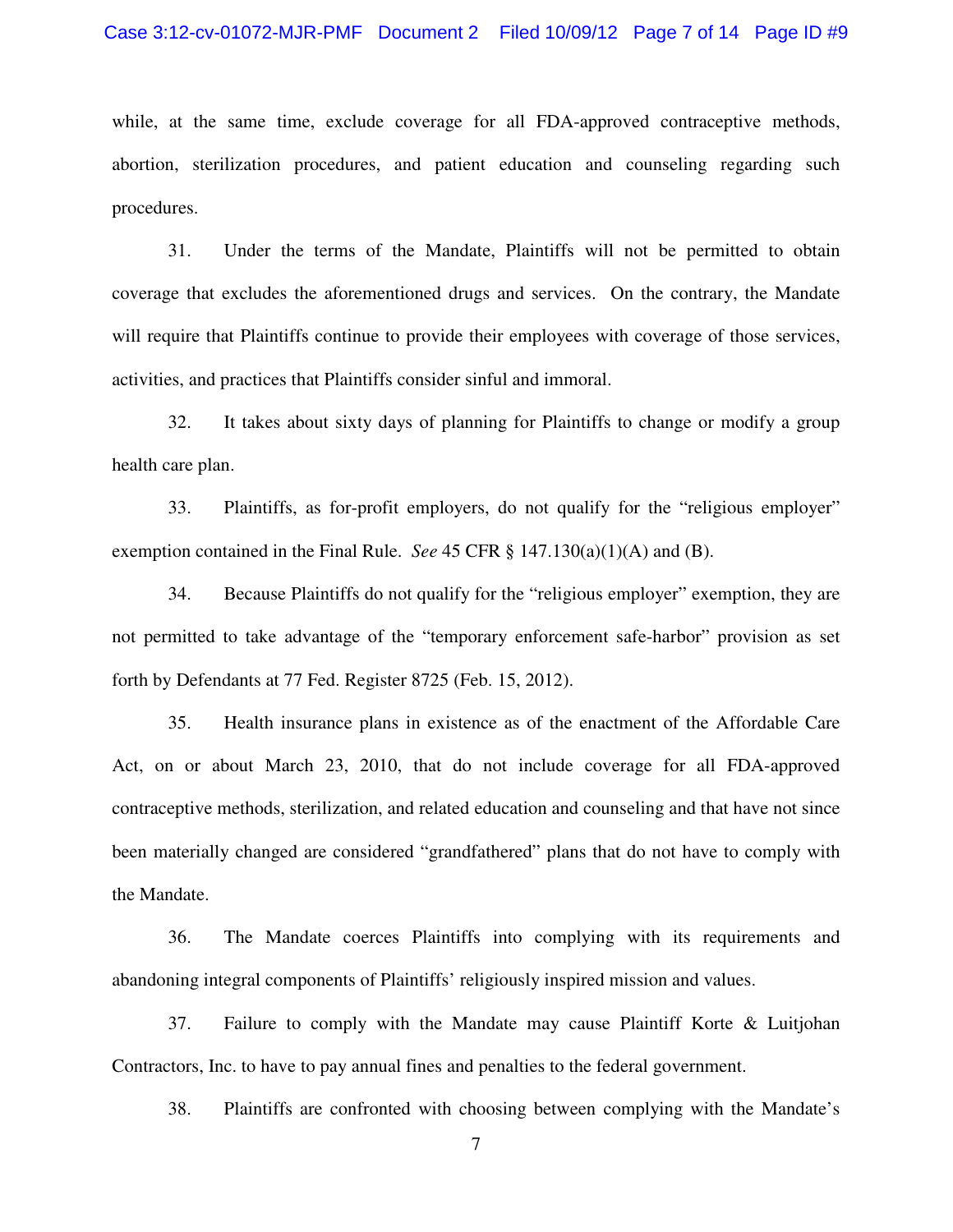requirements in violation of their religious beliefs, or paying ruinous fines that would have a crippling impact on their ability to survive economically.

39. Any alleged interest Defendants have in providing free FDA-approved contraceptives, abortifacients, and sterilization and related education and counseling services, without cost sharing, could be advanced by Defendants through other more narrowly tailored means that do not burden the religious beliefs of Plaintiffs and do not require them to arrange for, pay for, provide, facilitate, or otherwise support coverage of such items through their employee health care plan.

40. Plaintiffs lack an adequate or available administrative remedy or, in the alternative, any effort to obtain an administrative remedy would be futile.

#### **CAUSES OF ACTION**

## **COUNT I (Violation of the Religious Freedom Restoration Act)**

41. Plaintiffs repeat and re-allege the allegations in paragraphs 1 through 40 above and incorporate those allegations herein by reference.

42. Plaintiffs' sincerely held religious beliefs prevent them from arranging for, paying for, providing, facilitating, or otherwise supporting coverage for "all FDA-approved contraceptive methods, sterilization procedures, and patient education and counseling related to such procedures."

43. The Mandate/Final Rule, by requiring Plaintiffs to provide said coverage, imposes a substantial burden on Plaintiffs' free exercise of religion by coercing Plaintiffs to choose between conducting their business in accordance with their religious beliefs or paying substantial penalties to the government.

44. The Mandate/Final Rule furthers no compelling governmental interest.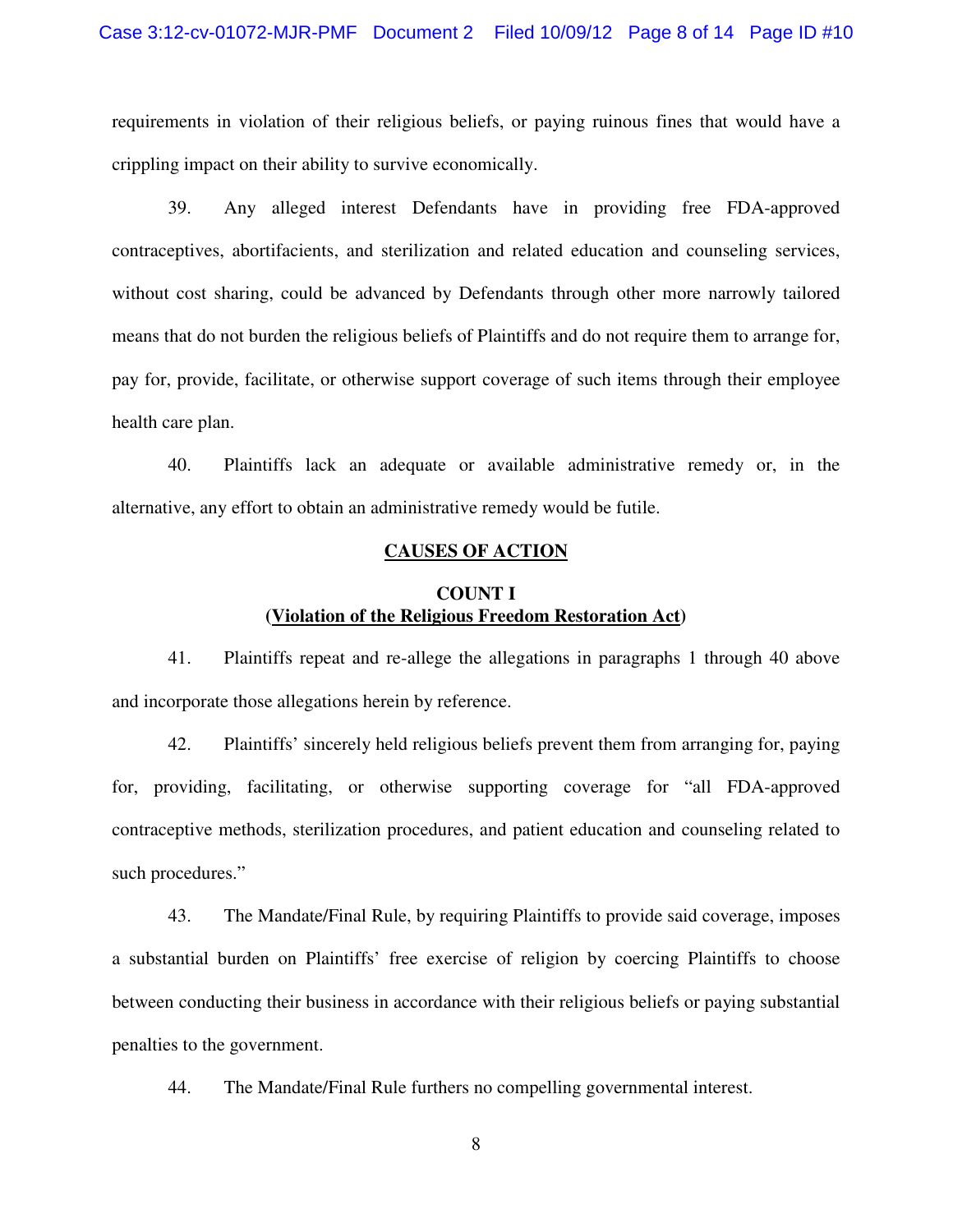45. The Mandate/Final Rule is not narrowly tailored to furthering any compelling interest.

46. The Mandate/Final Rule is not the least restrictive means of furthering the Defendants' stated interests.

47. The Mandate/Final Rule and Defendants' threatened enforcement of same violate rights secured to Plaintiffs by the Religious Freedom Restoration Act, 42 U.S.C. § 2000bb, *et seq.*

48. Absent injunctive and declaratory relief against the Mandate/Final Rule, Plaintiffs have been and will continue to be harmed, and they request the relief set forth below in their prayer for relief.

## **COUNT II (Violation of the Federal Free Exercise Clause)**

49. Plaintiffs repeat and re-allege the allegations in paragraphs 1 through 40 above and incorporate those allegations herein by reference.

50. Plaintiffs' sincerely held religious beliefs prevent them from arranging for, paying for, providing, facilitating, or otherwise supporting coverage for "all FDA-approved contraceptive methods, sterilization procedures, and patient education and counseling related to such procedures."

51. The Mandate/Final Rule, by requiring Plaintiffs to provide said coverage imposes a substantial burden on Plaintiffs' free exercise of religion by coercing Plaintiffs to choose between conducting their business in accordance with their religious beliefs or paying substantial penalties to the government.

52. The Mandate/Final Rule furthers no compelling governmental interest.

53. The Mandate/Final Rule is not narrowly tailored to furthering any compelling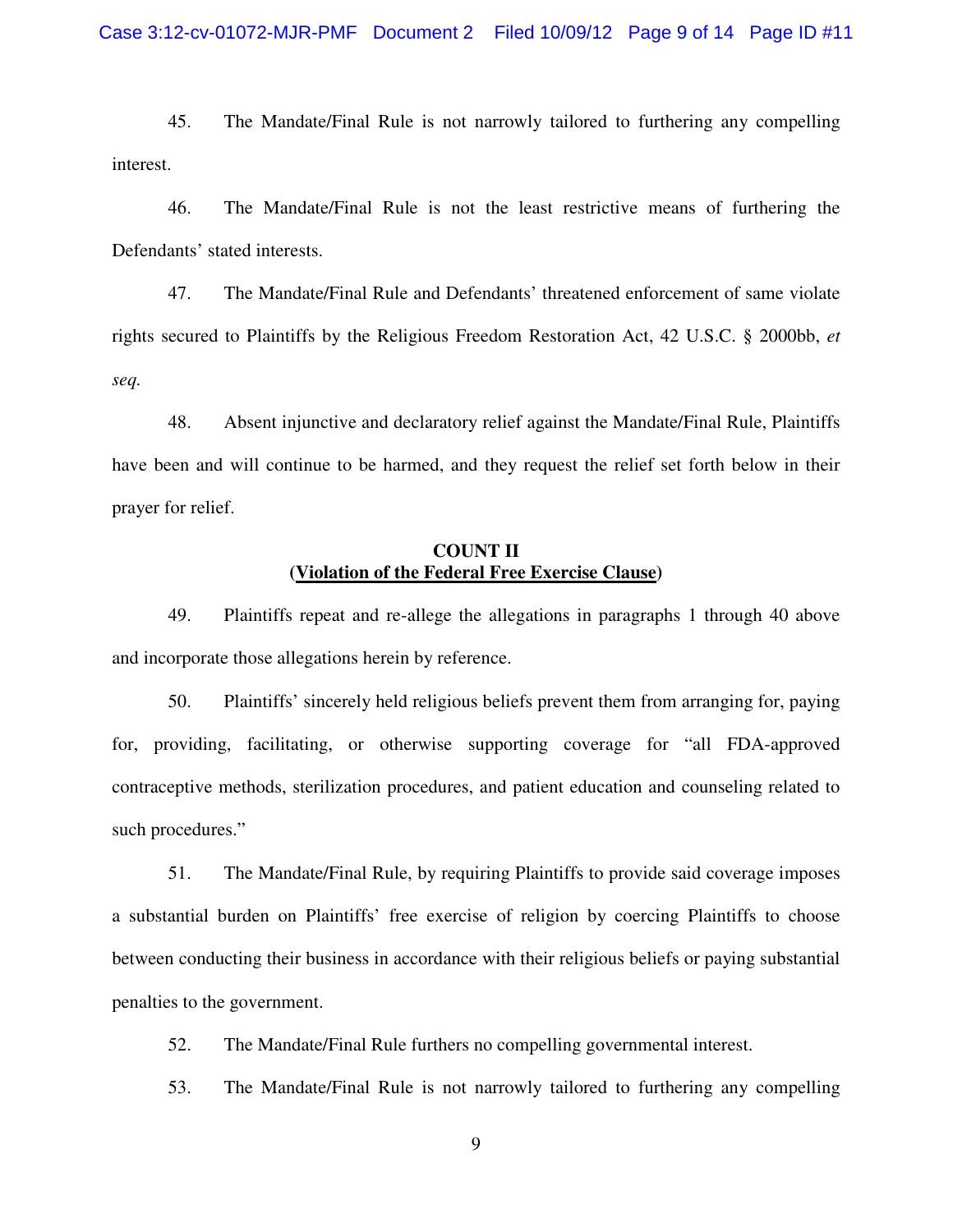interest.

54. The Mandate/Final Rule is not the least restrictive means of furthering the Defendants' stated interests.

55. The Mandate/Final Rule is neither neutral nor generally applicable.

56. The Mandate/Final Rule and Defendants' threatened enforcement of same violates Plaintiffs' rights to free exercise of religion as guaranteed by the First Amendment to the United States Constitution.

57. Absent injunctive and declaratory relief against the Mandate/Final Rule, Plaintiffs have been and will continue to be harmed, and they request the relief set forth below in their prayer for relief.

#### **COUNT III (Violation of the Federal Establishment Clause)**

58. Plaintiffs repeat and re-allege the allegations in paragraphs 1 through 40 above and incorporate those allegations herein by reference.

59. The First Amendment's Establishment Clause prohibits the establishment of any religion and/or excessive government entanglement with religion.

60. The provisions of the Mandate, including the "religious employer exemption," require the government to examine and evaluate the religious beliefs of Plaintiffs, require the government to discriminate among religious beliefs and organizations, and require the government to adopt particular theological viewpoints and discriminate against others.

61. The Mandate/Final Rule thus violates the Establishment Clause of the First Amendment.

62. Absent injunctive and declaratory relief against the Mandate/Final Rule, Plaintiffs have been and will continue to be harmed, and they request the relief set forth below in their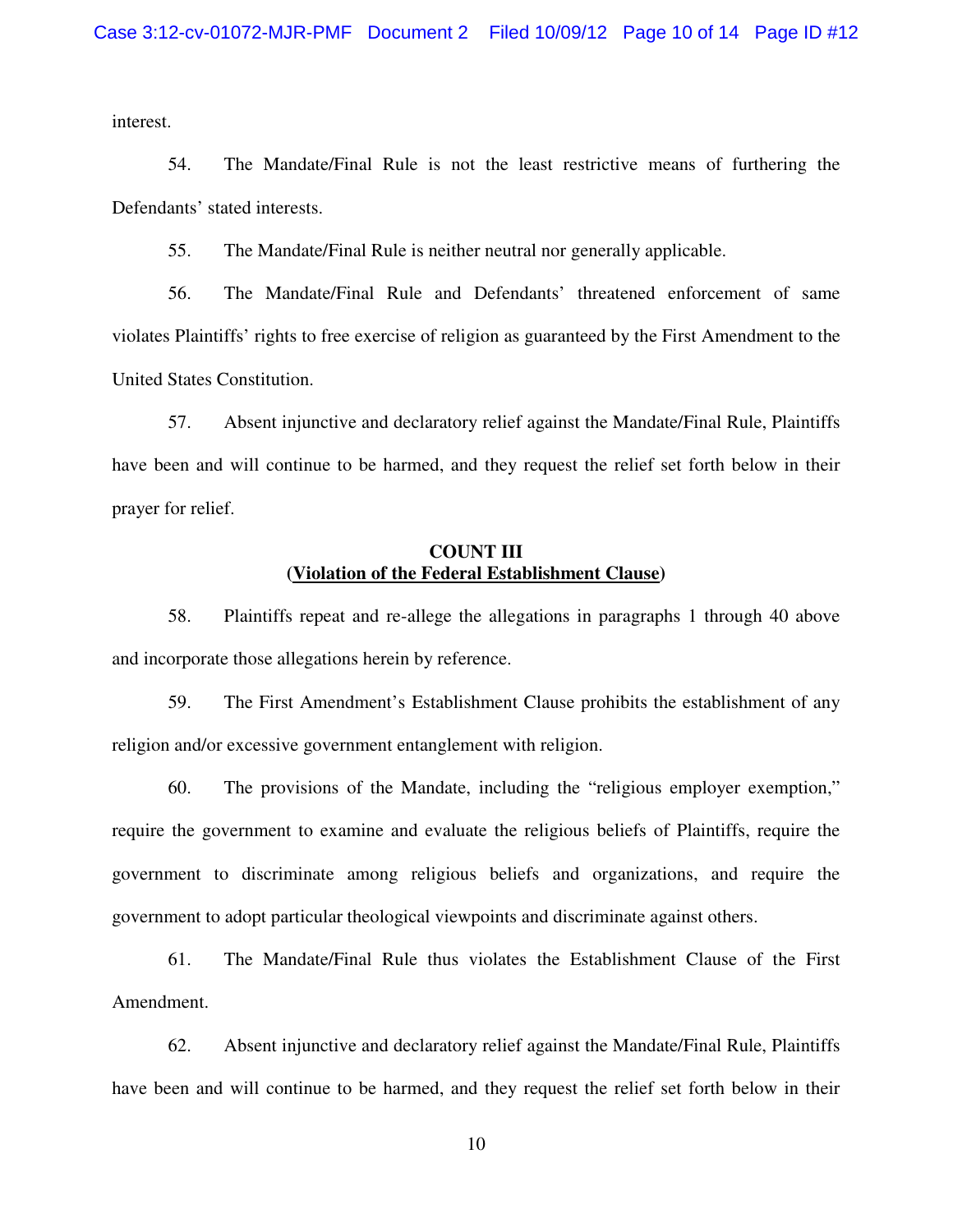prayer for relief.

# **COUNT IV (Violation of the Federal Free Speech Clause)**

63. Plaintiffs repeat and re-allege the allegations in paragraphs 1 through 40 above and incorporate those allegations herein by reference.

64. The First Amendment protects organizations as well as individuals against compelled speech.

65. Expenditures of money are a form of protected speech.

66. Plaintiffs believe that the aforementioned services, activities, and practices covered by the Mandate/Final Rule are contrary to their religious beliefs.

67. The Mandate/Final Rule compels Plaintiffs to subsidize services, activities, and practices Plaintiffs believe to be immoral.

68. The Mandate/Final Rule compels Plaintiffs to arrange for, pay for, provide, facilitate, or otherwise support coverage for education and counseling related to contraception, sterilization, and abortion.

69. Defendants' actions thus violate Plaintiffs' free speech rights as guaranteed by the First Amendment to the United States Constitution.

70. Absent injunctive and declaratory relief against the Mandate/Final Rule, Plaintiffs have been and will continue to be harmed, and they request the relief set forth below in their prayer for relief.

# **COUNT V (Violation of the Administrative Procedure Act)**

71. Plaintiffs repeat and re-allege the allegations in paragraphs 1 through 40 above and incorporate those allegations herein by reference.

72. The Affordable Care Act expressly delegates to an agency within Defendant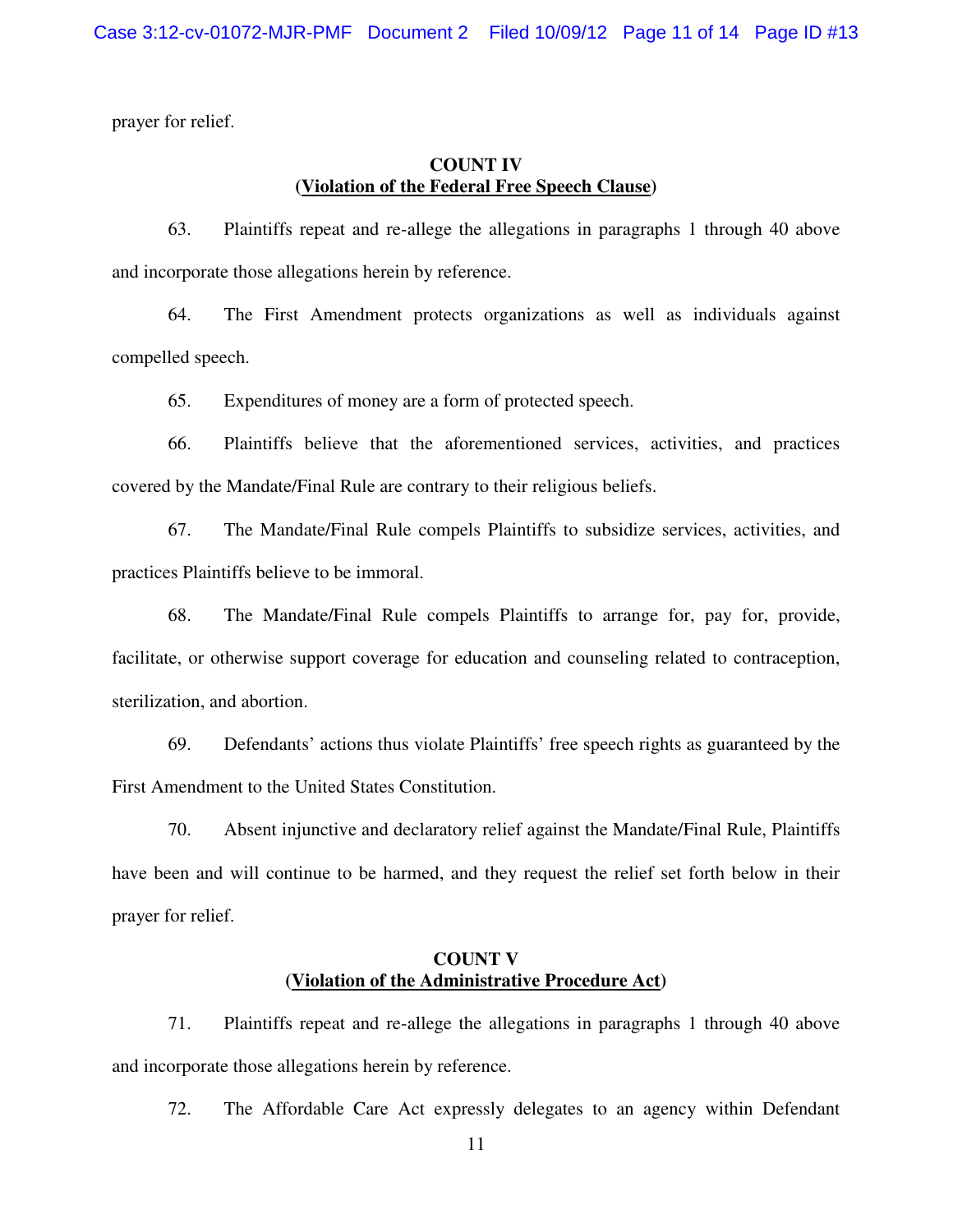United States Department of Health and Human Services, the Health Resources and Services Administration, the authority to establish "preventive care" guidelines that a group health plan and health insurance issuer must provide.

73. Given this express delegation, Defendants were obliged to engage in formal notice and comment rulemaking as prescribed by law before Defendants issued the guidelines that group health plans and insurers must provide.

74. Proposed regulations were required to be published in the Federal Register and interested persons were required to be given a chance to take part in the rulemaking through the submission of written data, views, or arguments.

75. Defendants promulgated the "preventive care" guidelines without engaging in the formal notice and comment rulemaking as prescribed by law. Defendants delegated the responsibilities for issuing "preventive care" guidelines to a non-governmental entity, the Institute of Medicine, which did not permit or provide for broad public comment otherwise required by the Administrative Procedure Act.

76. Defendants also failed to engage in the required notice and comment rulemaking when Defendants issued the interim final rules and the final rule that incorporates the "preventive care" guidelines.

77. Moreover, the Mandate/Final Rule violates Section 1303(b)(1)(A) of the Affordable Care Act, which provides that "nothing in this title" . . . "shall be construed to require a qualified health plan to provide coverage of [abortion] services . . . as part of its essential health benefits for any plan year." 42 U.S.C.A. § 18023(b)(1)(A)(i) (codification of Section 1303 of the Affordable Care Act).

78. The Mandate/Final Rule violates the Religious Freedom Restoration Act.

79. The Mandate/Final Rules violates the First Amendment to the United States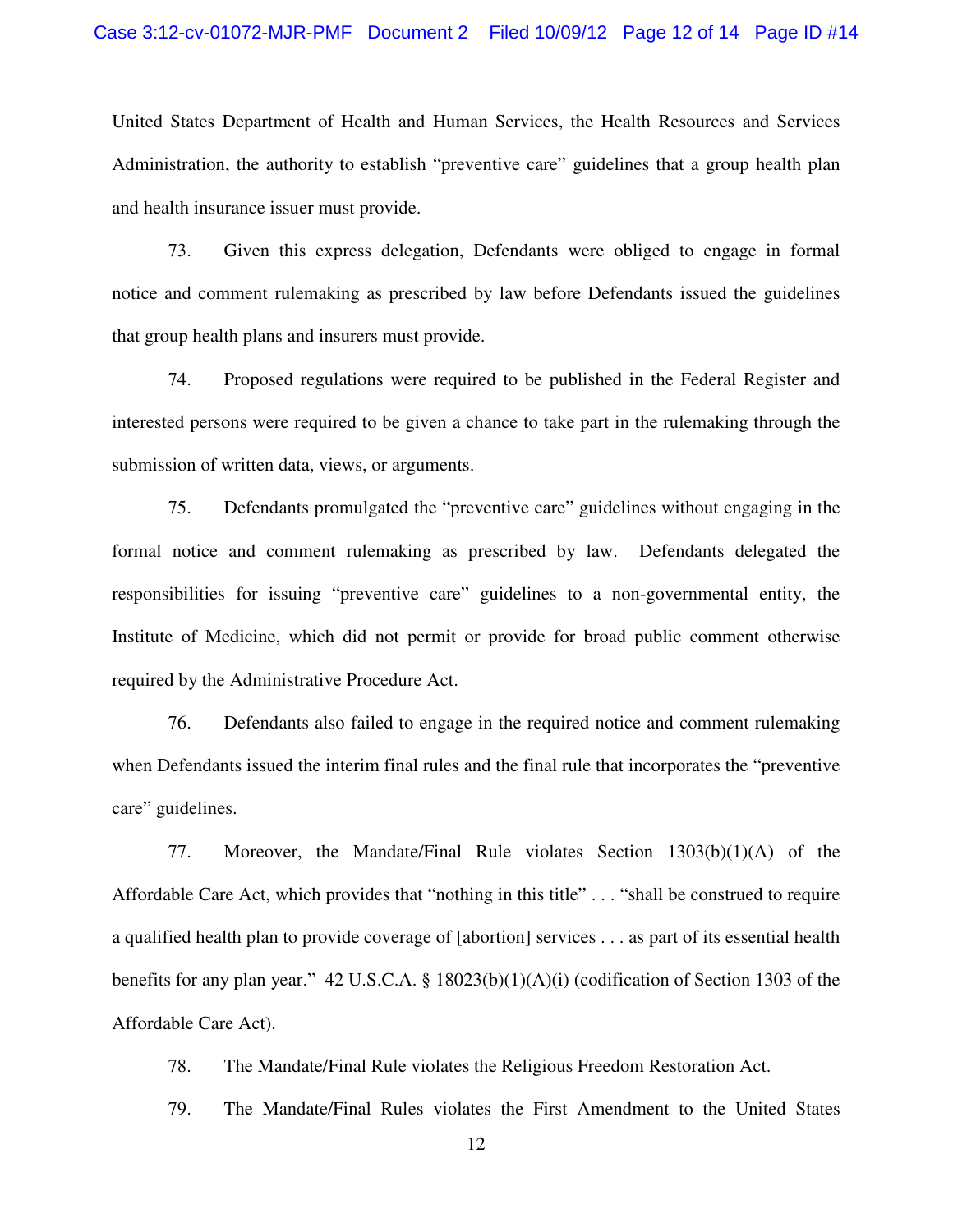Constitution.

80. Defendants, in promulgating the Mandate/Final Rule, failed to consider the constitutional and statutory implications of the Mandate on for-profit employers such as Plaintiffs.

81. Accordingly, the Mandate/Final Rule is arbitrary and capricious, not in accordance with law or required procedure, and is contrary to constitutional right, in violation of the Administrative Procedure Act, 5 U.S.C. § 706(2).

82. Absent injunctive and declaratory relief against the Mandate/Final Rule, Plaintiffs' have been and will continue to be harmed, and they request the relief set forth below in their prayer for relief.

#### **PRAYER FOR RELIEF**

83. Plaintiffs repeat and re-allege all allegations made above and incorporate those allegations herein by reference, and Plaintiffs request that this court grant them the following relief and enter final judgment against Defendants and in favor of Plaintiffs:

 A. Enter a declaratory judgment that the Mandate/Final Rule and Defendants' enforcement of same against Plaintiffs violates the Religious Freedom Restoration Act;

 B. Enter a declaratory judgment that the Mandate/Final Rule and Defendants' enforcement of same against Plaintiffs violates the Free Exercise Clause of the First Amendment to the United States Constitution;

 C. Enter a declaratory judgment that the Mandate/Final Rule and Defendants' enforcement of same against Plaintiffs violates the Establishment Clause of the First Amendment to the United States Constitution;

 D. Enter a declaratory judgment that the Mandate/Final Rule and Defendants' enforcement of same against Plaintiffs violates the Free Speech Clause of the First Amendment